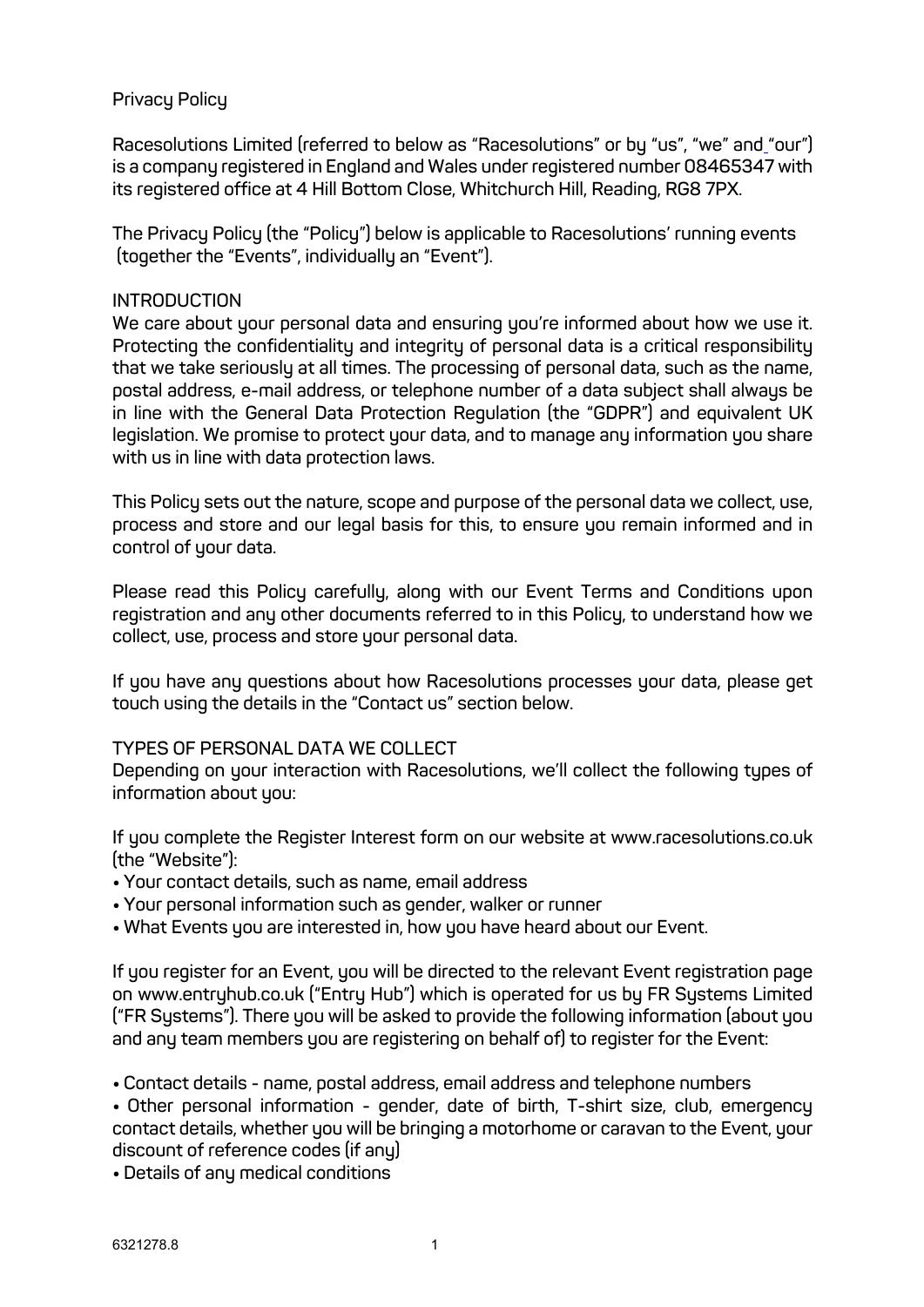**When you register for the Event on Entry Hub FR Systems will share your/your team members' data with us so that we may administer your/your team members' registration and event participation.**

**You will also be asked to give us your permission to use the information you provide, including your/your team members' name, quotes, video footage and photographic likeness for our marketing and promotional purposes.**

**You will be responsible for obtaining the necessary consents from your team members and ensuring that they have seen and are provided with a copy of this privacy policy. You will also be required to confirm that you agree to Racesolutions' Terms and Conditions, and asked the following:**

• **To confirm that you accept FR Systems' terms**

• **Whether you would like to be kept informed about next year's Event (marketing communications).** 

• **Whether you would like to be kept informed about future Events (marketing communications).** 

#### **HOW WE USE YOUR DATA**

**Personal data will be collected only for specified, explicit and legitimate reasons (these are often referred to as 'purposes'). It will not be further processed in any manner incompatible with those purposes.**

**We will not use your or any participant's personal data for new, different or incompatible purposes from that disclosed when it was first obtained unless you or the applicable participant have been informed of the new purposes and you or the applicable participant have consented where necessary.**

#### **Digital communications**

**We may send SMS notifications during the Event for logistical purposes, to highlight changes or revisions to the planned route where information needs to be quickly communicated to the whole field of participants.**

**In accordance with your stated preferences, we may also use your information to send you digital communications to help us effectively market our Events to you:**

• **If you complete the Register Interest form on our Website, we will use your information to** 

**send you information via email and/or SMS relating to our Events.**

• **If you register for an Event on EntryHub we will use your information to send you information via email and/or SMS about next year's Events and/or future Events.**

• **We may also send additional notifications following the Event inviting you to submit or renew your registration for any future Events.**

**You have the option of stopping digital communications from us by clicking on the "unsubscribe" link in our marketing emails or contacting us using the details provided below and we will amend your contact preferences.**

**Please note that due to email production schedules you may still receive any mailings that are already in production.**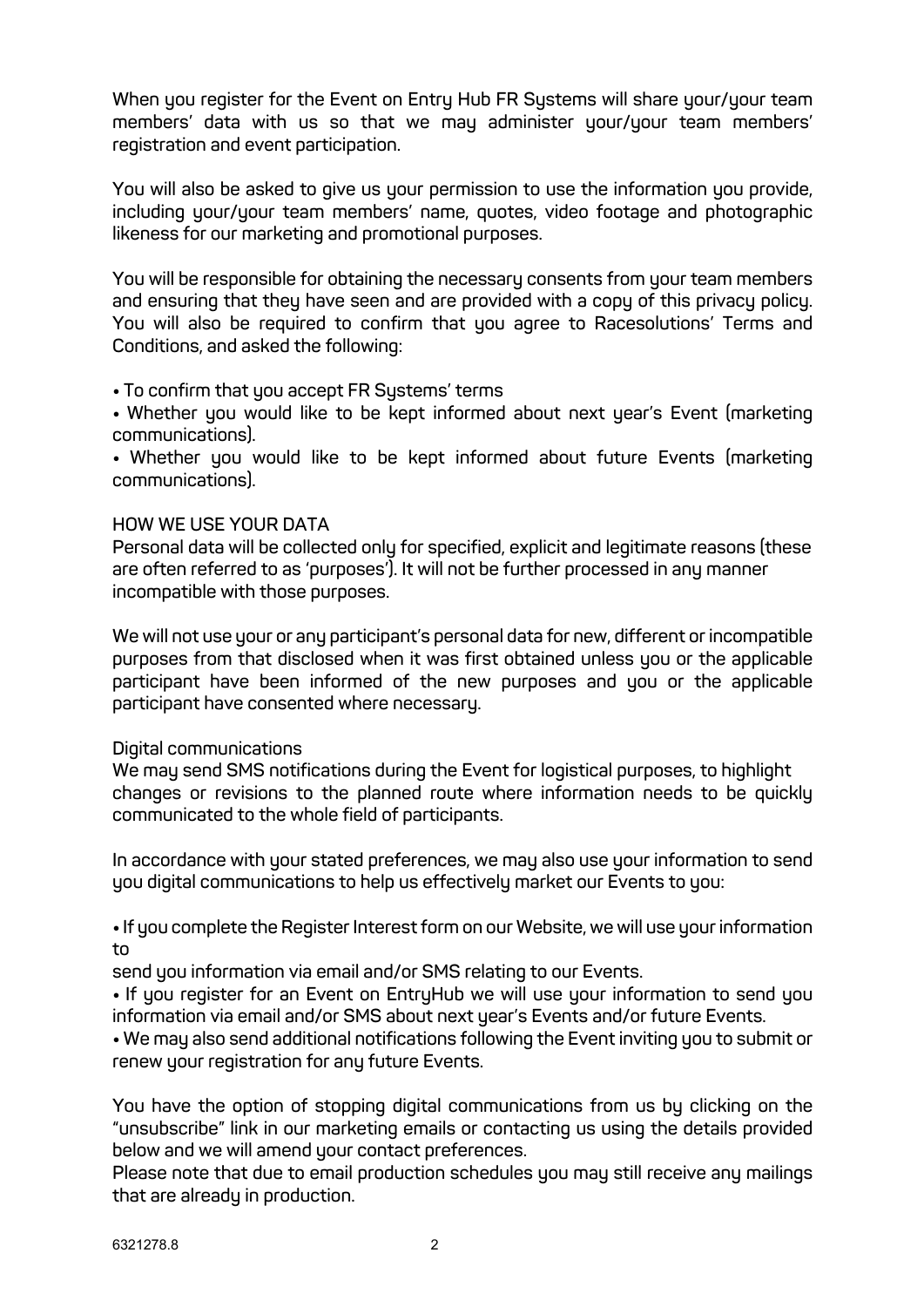**Notwithstanding your opt-out from marketing communications we will require a valid email address or SMS contact number for all participants so that they can receive important Event information.**

### **Event administration**

• **As the Event organiser, we require a record of your and any participant's registration details including third party emergency contact details for internal administration purposes to properly conduct and to safely administer the Event.**

• **We will also keep records of medical information provided that it is kept confidential and may be shared only with medical personnel or teams allocated to the Event. Such information shall be deleted in accordance with our retention procedures as detailed below.**

• **By registering for an Event, you acknowledge that our Events may be televised, filmed and/or otherwise recorded and photographs and/or footage may be taken, all of which may capture your participation in the Event. By entering an Event you and each member of your team grant us and those authorised by us the free and unfettered right to use such photographs, filming and recording for any purposes we deem reasonable including, but not limited to, publication, display, sale and distribution by means of film, television, radio, print media, internet, publicity material or any other new media now or in the future.**

#### **Other purposes**

**In accordance with your preferences, we may also use data for marketing research, i.e. to send you surveys to carry out research to better understand the audience profile and demographics of our Events.**

# **THIRD PARTY DATA COLLECTION AND SHARING**

#### **Digital communications**

**We use third party services to house and collect data for website forms, customer relationship management, digital marketing and survey collection (e.g. digital marketing or data analysis for internal profiling of our event participants). If you have any questions about any specific third-party service, please get in touch via the contact details below.**

#### **Registered for an Event**

**When registering for an Event all personal information relating to all participants collected by us or on our behalf will be recorded electronically and will be used at all times in accordance with the UK GDPR and all applicable laws and regulations relating to the processing of personal data and privacy.** 

**We may disclose such information to third parties as is necessary in connection with the safe organisation staging and administration of the Event, including but not limited to, medical teams, timing teams and race pack fulfilment.** 

**The information provided to us via Entry Hub will also be used by FR Systems when you register yourself or your team for an Event. FR Systems has its own privacy policy, and you should refer to it [https://www.frsystems.co.uk/privacy-policy/] for any questions you have about the information they collect.**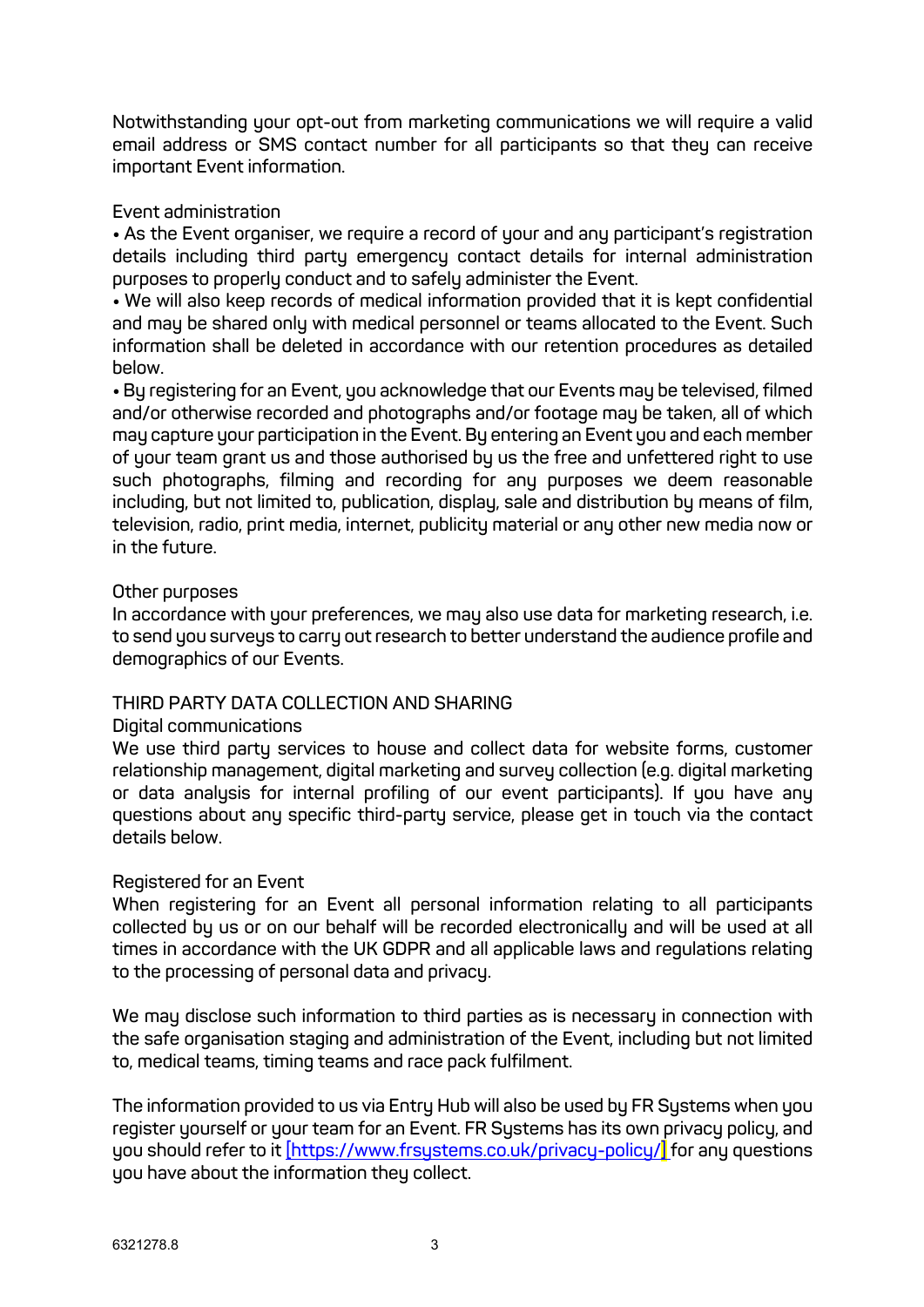### **Other data sharing**

**We may also share your/participant personal data with any third party to whom we may choose to sell, transfer or merge all or any part of our business or our assets. Alternatively, we may seek to acquire other businesses or merge with them. If a change happens to our business, then the new owner may use your/participant personal data in the same way as set out in this Policy.**

**Except as described above, we will not disclose, exchange or sell your/any participant's personal data to another organisation for any other purposes, unless instructed to do so by you/any participant.**

### **LEGAL BASIS FOR THE PROCESSING**

**Art. 6 UK GDPR sets out the legal basis for processing data. Processing is lawful if at least one of the following applies:**

• **Data processing as a result of your consent (Art. 6 para. 1 lit. a UK GDPR). As long as you have granted us consent to process your personal data for certain purposes, this processing is legal based on your consent. Consent given can be withdrawn at any time.**  • **Data processing for performance of a contract to which the data subject is party or to take steps at the request of the data subject prior to entering into a contract (Art. 6 para. 1 lit. b UK GDPR).**

• **Data processing due to statutory provisions (Art. 6 para. 1 lit. c UK GDPR).**

• **Data processing in the public interest (Art. 6 para. 1 lit. e UK GDPR).**

• **Data processing in the context of balancing legitimate interests (Art. 6 para. 1 lit. f UK GDPR).**

#### **DATA RETENTION**

**We'll retain personal data for different periods of time depending on your relationship with us. Generally, personal data shall be processed and stored only for the period necessary to achieve the purpose of storage. When personal data is no longer needed for specified purposes, it will be deleted or anonymised.**

**Any medical information provided to us will be destroyed or erased two weeks following the completion of the Event unless a medical incident or accident occurred at the Event, and is brought to our attention, thereby requiring us to retain it for longer.** 

**All other information relating to you/participants that is provided to us upon registration for an Event (with the exception of participant names, email addresses and the Event(s) participated in) which will be destroyed or erased within 3 months after the Event takes place.**

**In accordance with your preferences, if:** 

• **you register for an Event we will retain your name, email address and the Event(s) you have participated in) to invite you to register for future Events; or**

• **you have subscribed to our marketing database we will retain your name and email address,**

**and we use this information until you tell us that you no longer wish to hear from us. To do this you will need to unsubscribe at the bottom of any marketing email or alternatively get in touch with us directly for any further requirements.**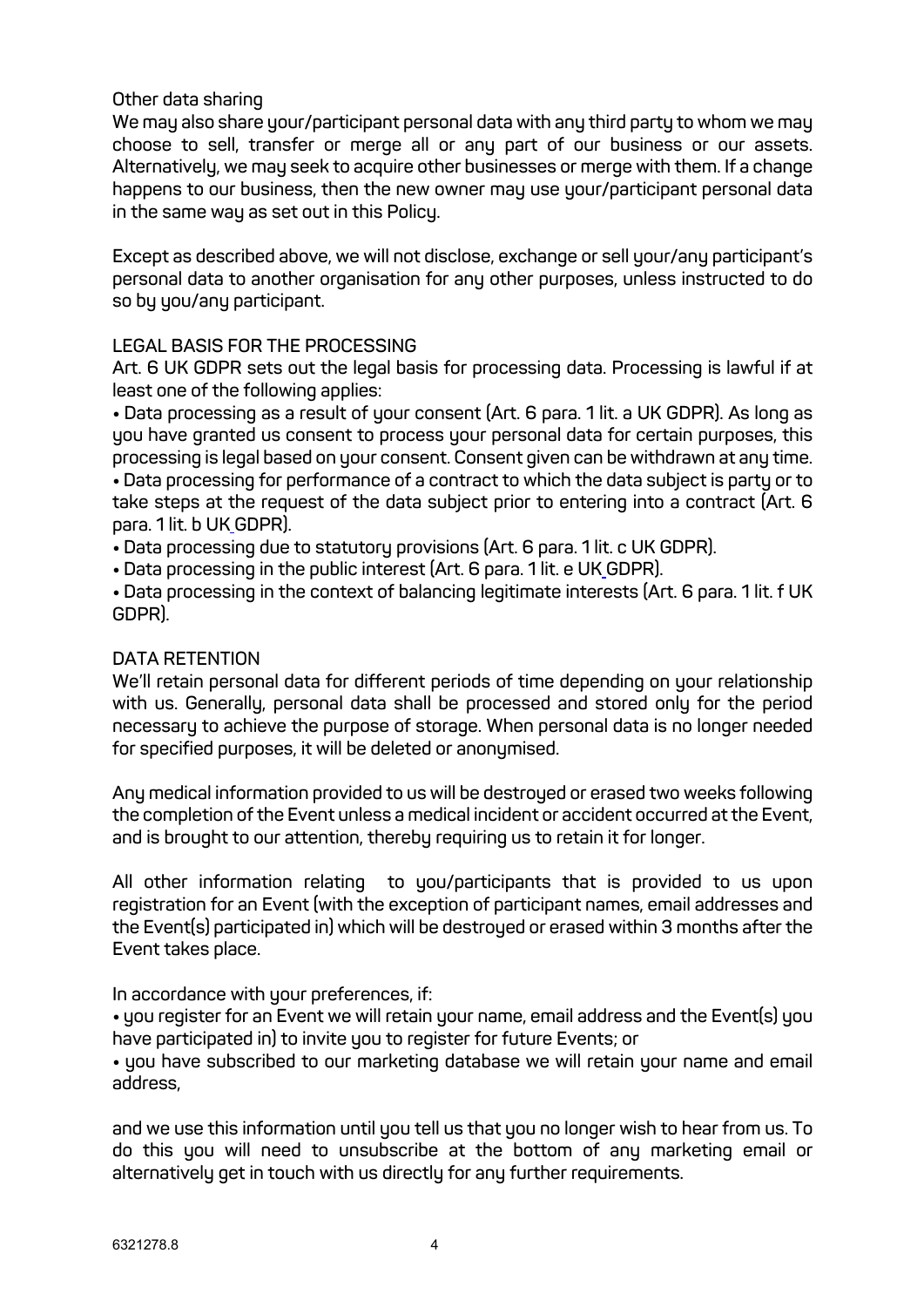**For marketing research purposes, we will keep some data as long as necessary for our research purposes (for example, your name and event participation history).**

**Any other information If you'd like more information on our retention policy, please get in touch via the contact details below.**

## **DATA STORAGE**

**Our operations are based in the UK and we store our data in the UK and the European Economic Area ("EEA"). We will only transfer personal data outside the UK or the EEA if such transfers are effected in accordance with applicable data protection law (for example pursuant to the standard data protection clauses adopted by the EU Commission from time to time (or the UK equivalents).** 

### **YOUR DATA PROTECTION RIGHTS**

**When we use your personal information on the basis of your consent, you have the right to withdraw that consent at any time. You also have the right to ask us to stop using your personal information for direct marketing purposes. Simply unsubscribe at the bottom of any email sent out or contact us and we will amend your contact preferences.**

**You have the following rights:**

• **Right to be Informed (Art. 14 UK GDPR)**

**You have the right to be told how your personal data will be used.**

• **Right of Access (Art. 15 UK GDPR)**

**You can contact us asking what information we hold on you and to request a copy of that information. We have 30 days to comply once we are satisfied you have rights to see the requested records and we have successfully confirmed your identity.**

• **Right of Rectification (Art. 16 UK GDPR)**

**If you believe our records are inaccurate you have the right to ask for those records concerning you to be updated.**

• **Right of Erasure (Art. 17 UK GDPR)**

**You have the right to be forgotten (i.e. to have your personally identifiable data deleted). We'll be required to keep an appropriate record (such as a suppression list) so that we can make sure you don't receive future communications.**

• **Right to Restrict Processing (Art. 18 UK GDPR)**

**In certain situations, you have the right to ask for processing of your personal data to be restricted because there is some disagreement about its accuracy or legitimate usage.**

• **Right to Data Portability (Art. 20 UK GDPR)**

**Where we are processing your personal data under your consent the law allows you to request data portability from one service provider to another. This right is largely seen as a way for people to transfer their personal data from one service provider to a competitor.**

• **Right to Object (Art. 21 UK GDPR)**

**You have an absolute right to stop the processing of your personal data for direct marketing purposes.**

• **Right to Lodge a Complaint (Art. 77 UK GDPR)**

**You have the right to lodge a complaint with a supervisory authority (Art. 13 para. 2 lit. d and Art. 14 para. 2 lit. e UK GDPR). The right to lodge a complaint with a supervisory authority is regulated by Art. 77 para. 1 UK GDPR. According to this provision, without prejudice to any other administrative or judicial remedy, every data subject shall have**